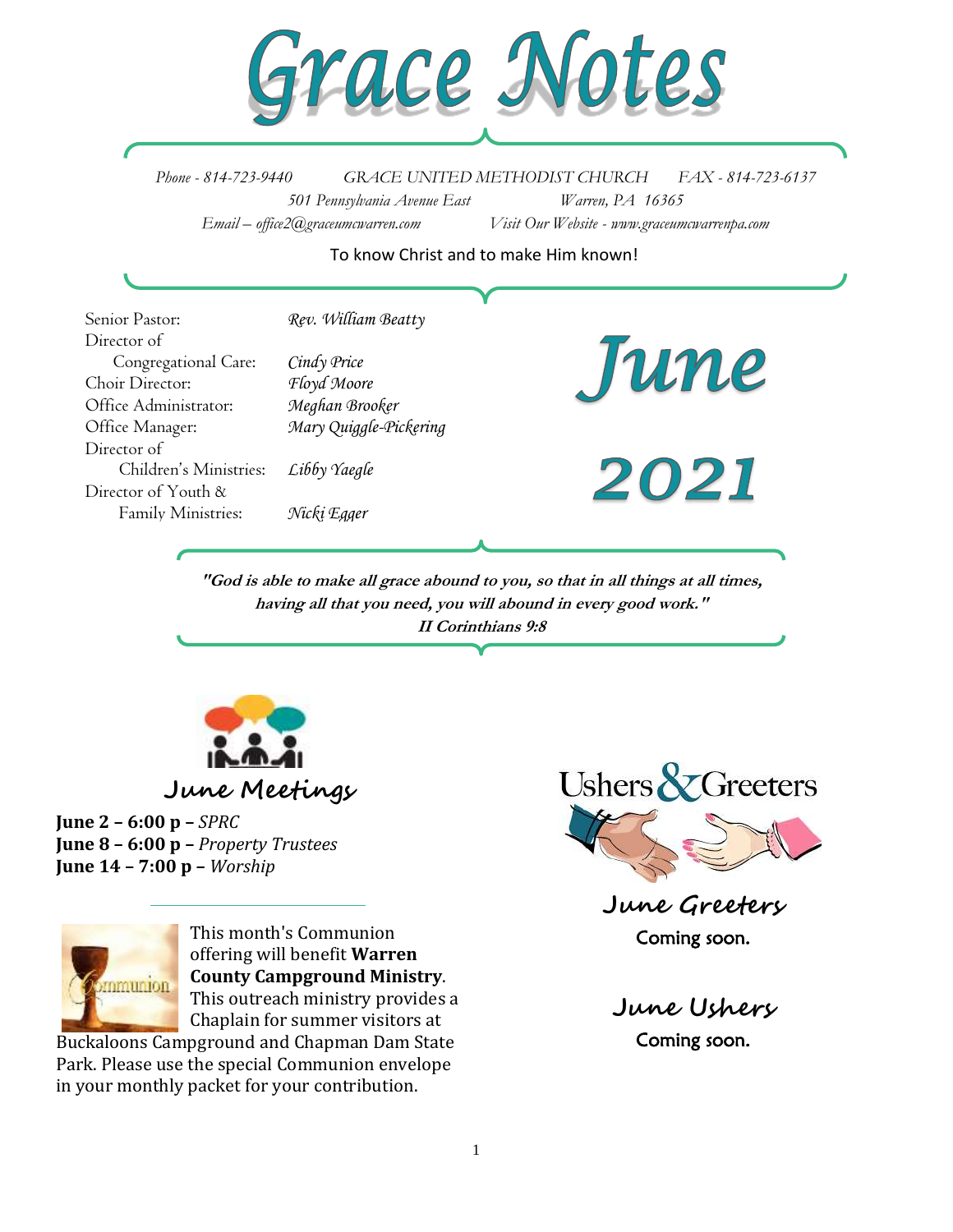# **From the Pastor**

# **Preach, Pray, or Die at a Moment's Notice**

was at a district me meeting yesterday where we met with a pastor and had a conversation about ministry. It was a perfectly ordinary meeting, really – the pastor was engaging and excited about the ministry opportunity (thank God!). One of the things we do at these meetings is ask someone to "pray the candidate in" and "pray the candidate out." That is, open and close our meeting with the individual with prayer. I

At the meeting yesterday, a retired pastor was asked to "pray the candidate in" but she must have heard something like "pray for the candidate." Immediately, she bowed her head and began to pray, "Lord, we thank you…" It was… uncomfortable asking someone to *stop* praying…

She laughed and said something about mishearing the request. I appreciated how ready she was, with no warning or preparation, to begin to pray.

John Wesley is often credited (even by a United Methodist Bishop and one of my Seminary Professors) as telling ministers:

"You must be ready to preach, pray, or die at a moment's notice."

> (Wesley probably never said these words… but he embodied them)

It's good, solid, Jesus-like advice. And it's not just for the preachers or the professionals, I believe this is true for all of us.

Preach, pray, or die. That's kind of the calling of all Christ followers, right? At a moment's notice? I have a terrible habit of saying, "Just a minute." or "I'll get to it later." Sigh…

We preach with our lives. Another saying that gets attributed to someone who probably never said it (this time, Saint Francis of Assisi) is: "Preach the Gospel at all times. When necessary, use words."

Again, good, solid, Jesus-like advice, right? The

Sermon on the Mount (Matthew 5-7) is chock-full of this kind of "live what you believe" stuff. Love your enemies, pray for those who persecute you, hating someone is very much like murdering them (so don't do it!), take care of your own sinfulness before you attack someone else's, that whole "wide and narrow gates" analogy and the house built on sand or rock – it's about our living witness, right? "You are the salt of the earth." and, "You are the light of the world." (Matthew 5:13,14)

While I'm in the Sermon on the Mount, Jesus addresses prayer and dying, too, right? "Can any of you by worrying add a single hour to your life?" (Matthew 6:27) The passage about serving two masters is about where we put our eternal trust (Matthew 6:19-24).

And prayer. Jesus gives us a model of prayer (the Lord's Prayer, Matthew 6:9-13) and surrounds it with some simple but profound teaching about the importance and nature of prayer: it's a conversation with God, it's not about the number of words (or even the *right* words), it's about the rightness of our hearts. Paul says, "pray without ceasing" (1 Thessalonians 5:17).

Are we ready to "preach, pray, or die at a moment's notice"? Are we living our faith, sharing our faith, boldly (yet humbly) going before the throne of God, rejoicing always, praying continually, giving thanks in all circumstances (1 Thess 1:16-18)? If God called you home right now, are you ready?

I can't guarantee much in life (death and taxes, right? and change…), but I can say with some certainty that today and tomorrow and next week and next year opportunities will arise for you to "preach or pray" with no notice – that every interaction with every person every day is a testimony of our life of faith – it's preaching (and when necessary, using words!) and people and events that come to our attention always need prayer – pray without ceasing!

So, are you ready to preach, pray, or die?

In Christ's Love, Pastor Bill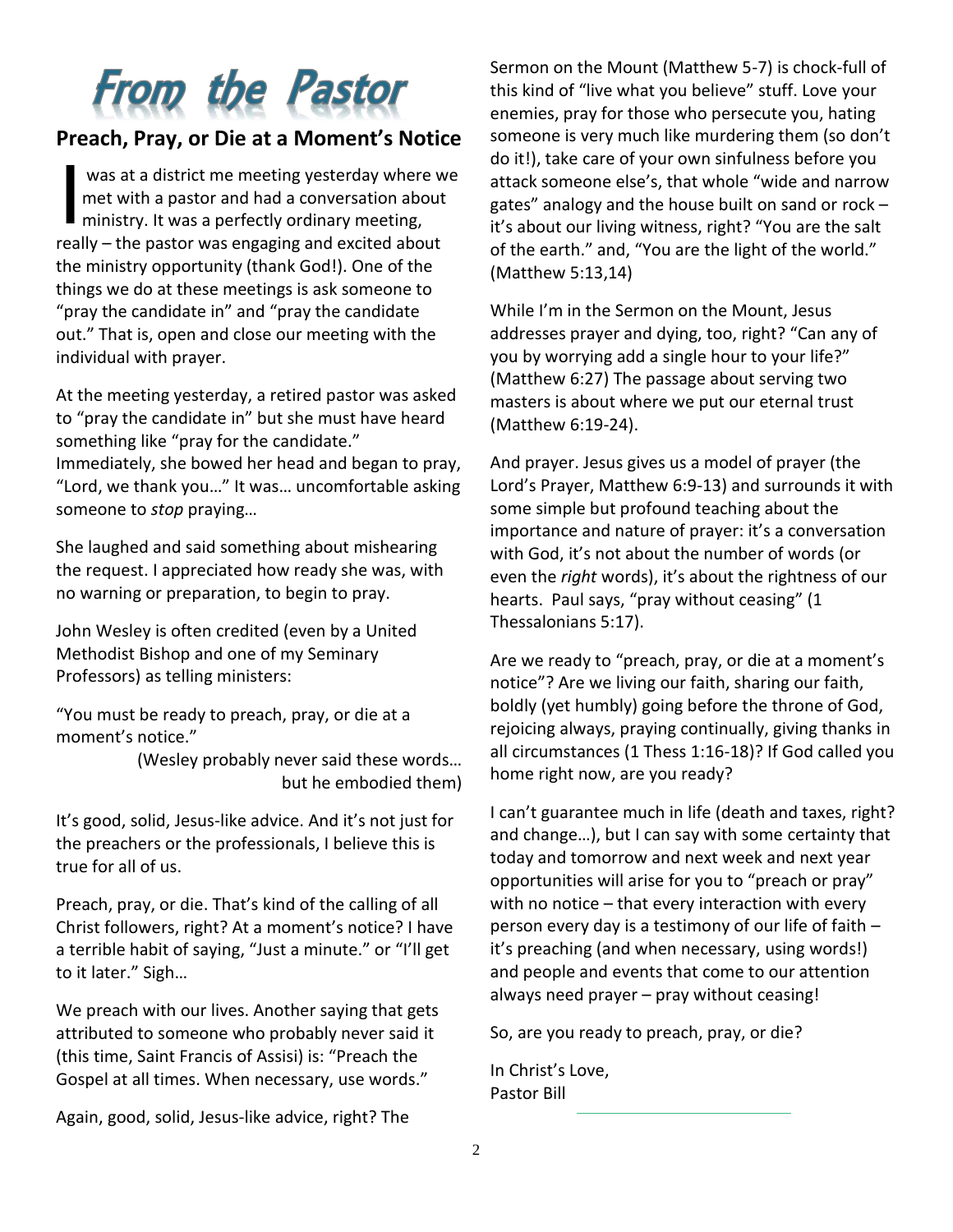### **Choir Notes**

**INALLY!** (And now it's summer!) Our church and our choir have weathered the pandemic storm for more than a year, with all kinds of adaptive worship. Now we finally have F



the opportunity to meet as a complete choir in the choir loft and the choir room! And… it's summer. The choir will start our summer schedule

on June 6th, the first Sunday in June. We'll meet in the choir room (ask a friend to help locate it – it's been a while!) at **10:30** in preparation for the 11 o'clock worship service. No robe required! Everyone is welcome!

I am always amazed at the talent and dedication of our pianist, Kris Magnuson, and our organist, Carmen Pearce. They both add so much to our ability to worship here at Grace. Please thank them for me!

Looking ahead, we are also developing some "new normal" music ministries. Stay tuned!

See you at church!

Floyd Moore

# *From the Director of Congregational Care*

# ANGELS AMONG US

n May, when Charles Maynard spoke at the 9:30 and 11:00 services, Pastor Bill gave the 8:30 group the chance to "Ask the Pastor Anything". Once question was, "What good have you seen come out of the pandemic?" I feel that this is something we all need to ponder. I

I believe that people helping people is probably one of the best things that has happened. Our Re-Covered by Grace mask ministry supplied over 1,500 masks to the community. The Grace Food Pantry and HOPES Fund were both vital to many. And, now another outreach is happening … Yarn Angels are gathering again.

I looked into reviving this after a friend, Chris, asked me if we had a Shawl Ministry at our church. Thinking she just wanted a group to knit with, I

was able to get everyone together again. But, then I found out what her motivation really was!

Chris has a dear friend, Minde, with brain cancer. She was diagnosed 10 years ago and is enduring her last chance treatment … radiation daily for 3 weeks. This young woman's prognosis is not good. Chris wanted to knit her a shawl … but not just any shawl. She wanted this one to be crafted by a group of "Angels" who would pray as they each knitted their own rows on to this gift of love. Minde would then be "covered by prayer"! Isn't that beautiful?

LORD, bless *all* that we do, so that you will be glorified.

Cindy Price

ello Grace Church! June… really? Can it really be June already? I find myself saying this more and more lately. I get caught up in the weekly routines of work and home life and H



before I know it the week is gone. What did I accomplish and even more frightening, what didn't I accomplish? We all have such fantastic intentions don't we?

In your mind you were going to call your mother, water the flowers (or plant them in my case), declutter the garage, replace the spent lightbulb. All the while your own lightbulb is spent! CAN I GET AN AMEN! An article in the Christian Post from June 2011 is as relevant now as it was ten years ago. Christian Post contributor, Mari-Anna Stålnacke said, "We yearn to know God more deeply, but our lifestyle choices often make it next to impossible. Then we wonder why we feel spiritually empty, dried up, even sick."

Spiritual health means that we are alive and vibrant in Christ. For that, we need some disciplines to help us stay on the right track, focused on God and not on our own problems or distractions. Ms. Stålnacke suggests the following:

Prayer, silence and solitude: Spending time in God's presence, with or without words, empowers us. It is a privilege and a gift to be able to commune with God through prayer.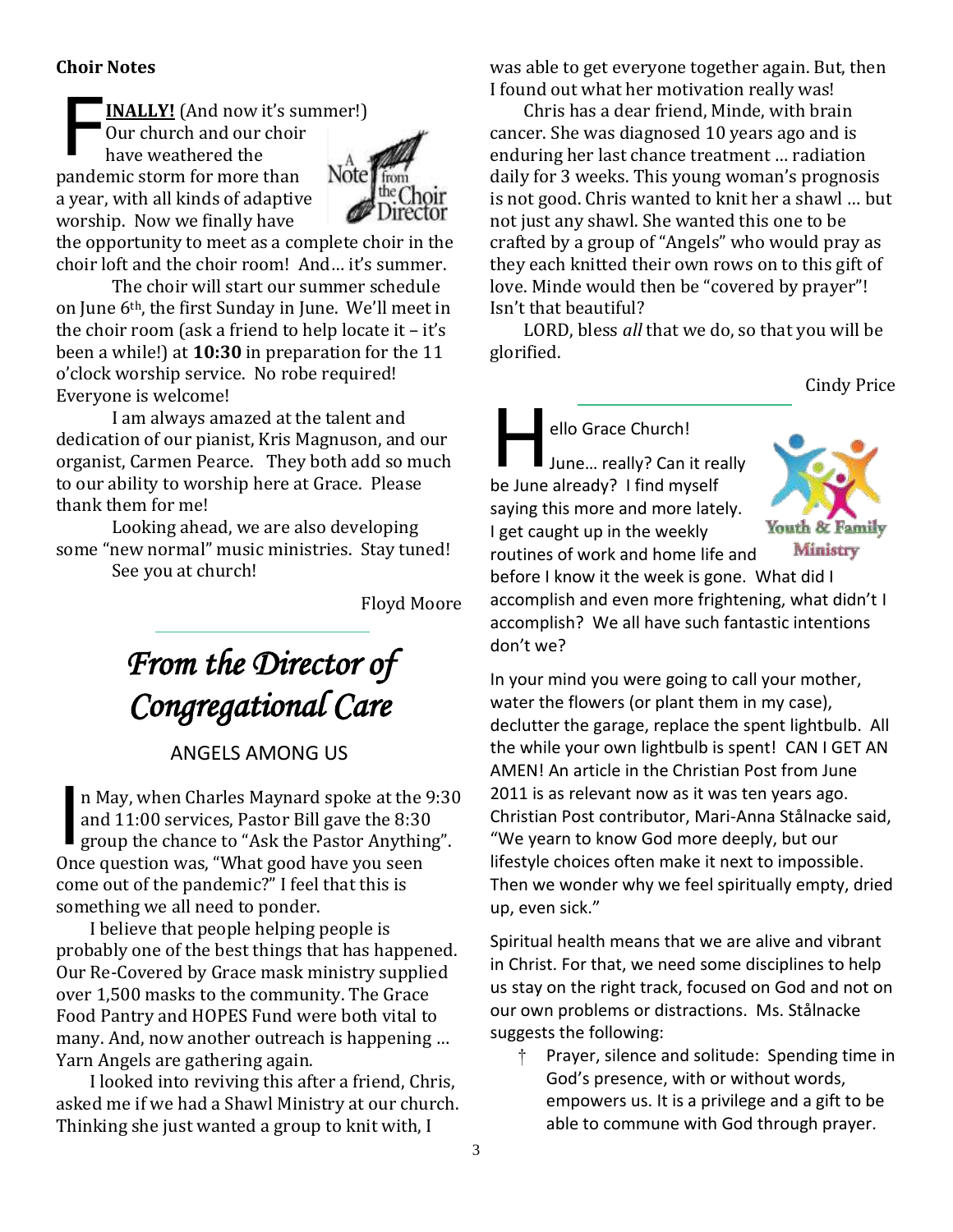- † Listening to God; spiritual journaling: Listening-paying attention-to God's whispers in our hearts reminds us that God is active in our lives. Writing down prayers, thoughts, questions, longings and hopes proves meaningful to many people of faith.
- † Bible-reading and study: Meditating on God's Word keeps us focused on God, rather than on our problems and wants. Through the Bible God speaks to us and guides us personally.
- † Obeying God's commands: Putting our faith into practice increases our joy. This is one of the paradoxes of faith: when we submit ourselves to God, we find ourselves-and in an odd way, we are freed.
- † Loving God and our neighbors: Surrendering to God leads us to a life of love. God is love, and when we live and serve in Christ, we experience love ourselves.
- † Fellowship with other believers: Building and being part of a Christian community equips us for sharing and caring, within and beyond that community. The values of God's kingdom are different than those of the world, so we need the support and encouragement of other believers in order to truly live as Christians in our daily lives.

Take time to connect with God and feel His energy revive your spirit. God Bless!

Nicki Egger

t feels like someone turned a switch and we went from mild spring weather to hot and muggy summer weather, which I



my kids are very pleased about since it means we get to play with the water toys in the yard. With regards to weather, I would ask that you all start praying now for good weather for Vacation Bible School this summer. This year's VBS will be in-person and completely outside, rain or shine, however it may be

a little more enjoyable if we're experiencing the shine rather than the rain. VBS will be at First Lutheran Church from Sunday, July 18 to Wednesday, July 21 from 6:00-8:15 each evening. The theme this year is "Rocky Railway, Jesus' Power Pulls Us Through." All children from age five years old through those entering sixth grade are welcome to attend, no church membership is necessary. You can find the registration form online on Grace Church's website, the Embrace Grace Facebook page, and also on the Community VBS Facebook Page.

It has been wonderful to see community members come together to plan this event for the children in our town. If you would like to be involved or donate items, please contact me at [Libby.Yaegle@gmail.com](mailto:Libby.Yaegle@gmail.com) or call the church office.

Libby Yaegle



e are so thankful we made it through the school year without any significant shutdowns. The kids were such troopers and we are so proud of them for making the best of an unprecedented situation. Our prayers were answered and the weather was wonderful the last day so we could have our send off to kindergarten outside and didn't have to worry about masks and distancing. We look forward to seeing our morning children again next year and still have openings for some more friends in the afternoon (4-year-old) class. Please continue to let others know that registration forms can be picked up in the church office all summer long. We would like to thank our Grace Church family for its continued support. Because of your generosity, our outreach to children & families in the community will continue, and we are so very grateful! W

> Trish Gentilman- Director [preschool@atlanticbbn.net](mailto:preschool@atlanticbbn.net)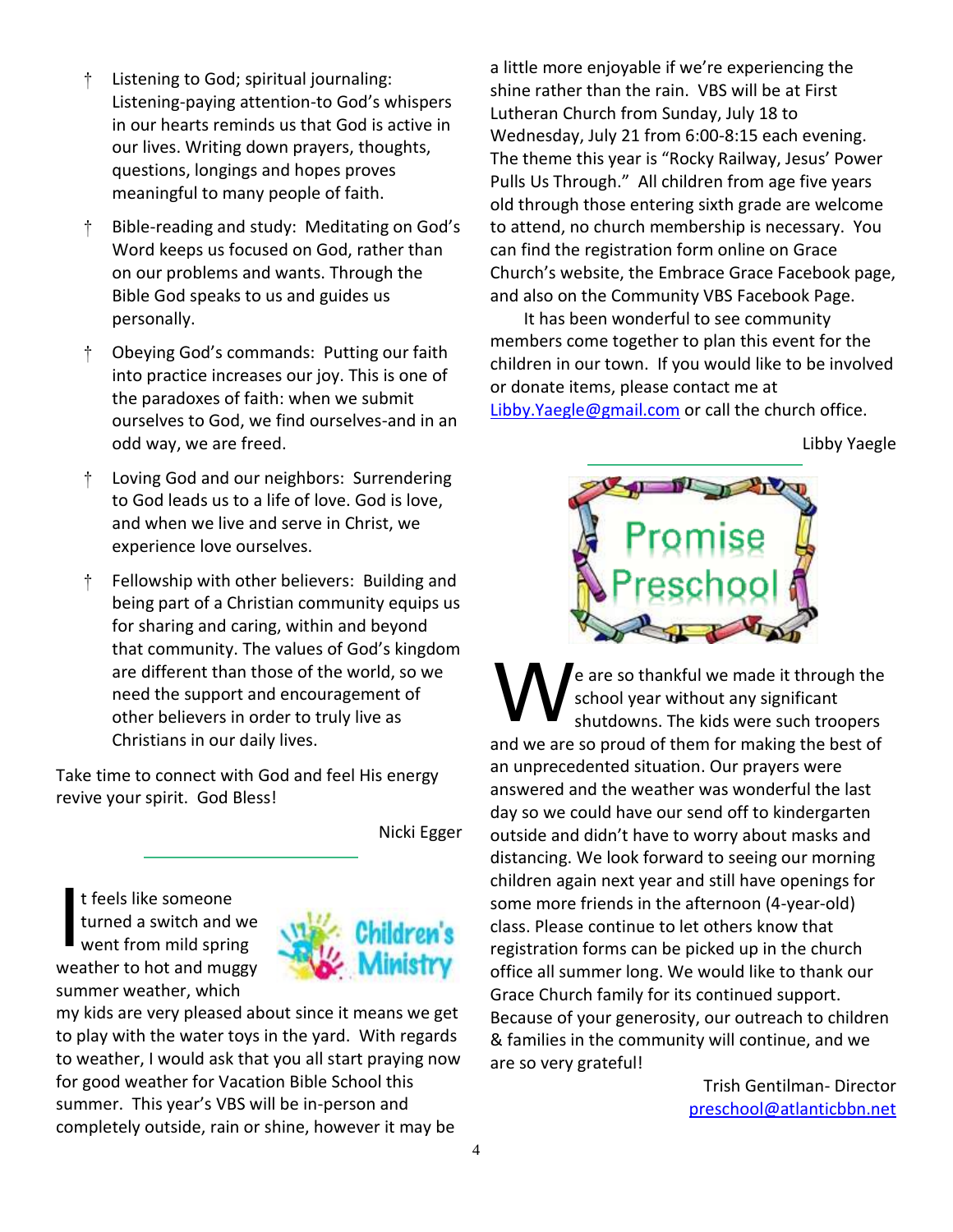are with Grace is moving in a wonderful direction! We have had several new staff start their employment recently, myself included. I am so happy to be here! Our summer enrollment stands at 43 as of right now. For Fall we are slated to C



have 47 children enrolled. We have more new staff starting soon including someone for the position of Group Supervisor who will also be our new Hippo room lead teacher. It is my goal to increase enrollment even more in the coming months and be THE daycare in Warren. I am confident that with our current staff and support team we will reach our goals. We look forward to a wonderful, fun-filled summer as we teach the children based on our themes for this year. One of the themes I am looking forward to is our Olympic week. We will have many games to play and challenges for the kids to complete to earn their certificates of achievement. We will also be taking that week to explore the idea of different countries and cultures around the world.

Marc Merchant – Director



**During Worship** *9:30 a.m. (0-2 yrs.) 11:00 a.m. (0- 5 yrs.)*  **June 13 – June 20 – June 27 –**

# June Worship Assistants



Advisors: *Linda Knapp 726-1199 Sheryl Richards 726-3876*

**Coming soon.**

#### **Flock Talk**



*"Be completely humble and gentle; be patient, bearing with one another in love."*

*Ephesians 4:2*

h, the month of June! We continue our trek into summer and we do it with great inspiration. A safer horizon is beginning to come into focus. How grateful we are that God has protected us through this whirlwind time in our lives. A

And, now! We have Father's Day fast approaching. Fathers have that great reputation for "bestowing wisdom". That's a wee bit of pressure to all the dads who planned on having a free day at sea!

Some of the great advice my Dad passed down was given when he least expected it. It was through the way he always responded. I asked my Mom once what she thought was one of his best traits and she said, "He always put his pen down". I knew exactly what that meant since my dad worked at home for so many years.

Whenever one of us walked into his office, just off the kitchen, he would stop everything he was doing to hear what we had to say. It was usually something insignificant, something that just crossed our mind. To him, it didn't matter. What mattered is that someone he loved was sitting across from him at his desk and had been drawn to his company. He never multi-tasked us.

I never felt rushed, never felt insignificant, never felt like his work or the clock was more important than me. He didn't teach me to be that way or quiz me on why I wasn't. He gave me "his example of what patience looks like." How it feels, how it leaves a lasting impression. He taught me to see the other person's needs and to rest my overstuffed schedule for the sake of kindness.

The next time you have the opportunity to encourage or to simply listen, remember how vastly important the little things are, and "put the pen down'. God bless!

Gratefully, Sue Toombs, Lay Leader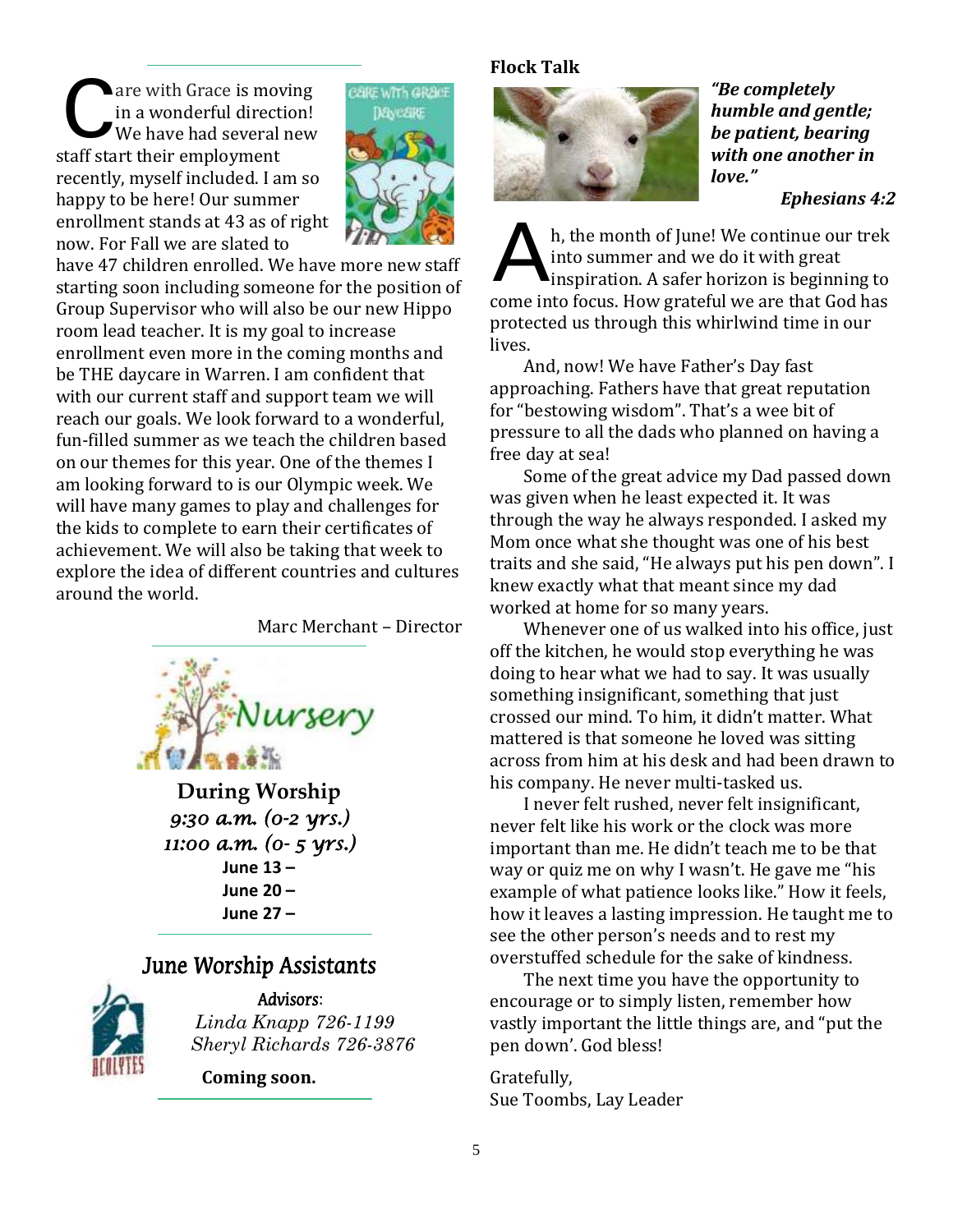Children's Sunday School is starting again on



June 13 and will continue through the summer. The last day of Summer Sunday School will be September 5. We

are looking for volunteers to help teach the class with Grades 1-5 (the grade they just completed), no experience required, just a love of children and a desire to share the love of Jesus. Lessons are preprinted for your convenience. If you are willing to take at least 1 Sunday, that would be very helpful! Please contact Melinda Johnson, 814-688-6702 or [meljohnson117@gmail.com.](mailto:meljohnson117@gmail.com) Vicki Morrison is remaining with the pre-school and Kindergarten children for the summer.

The Outreach/ Witness Team is looking for volunteers for the Hot Dog Giveaway at the July 4th Parade (on



Saturday, July 3rd), if we find someone to chair this event (Hint Hint!). Please contact Chuck Keeports @ 814-688-8534 if you have any questions or to volunteer.



The Annual Shoe Drive for House of Hope is looking for gently worn shoes, boots, and sandals. The of warren county donation box is located in the hall

just outside of Pastor Bill's office. Collecting will continue until June 30th.

The Women's Care Center of Warren County

**Change For Life** baby bottle campaign is going on now. Bottles are available in Wesley Parlor. Please return bottles by Father's Day, Sunday, **June 20th**. Online giving is available



on the church website or the GIVE+ app.

# **Our budget the month of April 2021:**



*Other income consists of funds from Sunday School, Room Rental, Bible Studies, Literature Tables, Fitness Ministry,* 

*Easter, Christmas, and Misc. Income.*

| <b>BUDGET</b>             | 2021      | 2020      |
|---------------------------|-----------|-----------|
| <b>Other Income:</b>      | 17.00     | 3,801.14  |
| Offerings &               |           |           |
| <b>Tithes</b>             | 29,247.14 | 24,442.97 |
| <b>Total Income</b>       | 29,264.14 | 28,244.11 |
| <b>Number of Sundays:</b> | 4         | 4         |
| <b>Borrowed</b>           | 0         | 0         |
| <b>Expense:</b>           |           |           |
| <b>Staff Parish</b>       | 21,593.06 | 21,476.31 |
| <b>Trustees</b>           | 4,983.77  | 4,112.31  |
| <b>Ministry</b>           | 4,281.29  | 4,237.91  |
| <b>Total Expense</b>      | 30,858.12 | 29,826.53 |
| Attendance*:              | 1,179     | 958       |

## **Connectional Apportionments**

**Obligation-** 3,334.83 **Paid to date** 13,339.32 Ahead (Behind) 0 Percent of year to date paid 33% **His income:** Was \$1,020.03 higher in April 2021 compared to April 2020 **Our expenses:** Were \$1,031.59 higher in April 2021 compared to April 2020

We praise God for the generous gifts and offerings given.

\*Attendance is approximated due to online worship services.

Submitted by:

Brian A. Jurkowski, Finance Chair



The Grace Church Food Pantry is well stocked on everything and does not need anything at this time. Thank you for your generosity!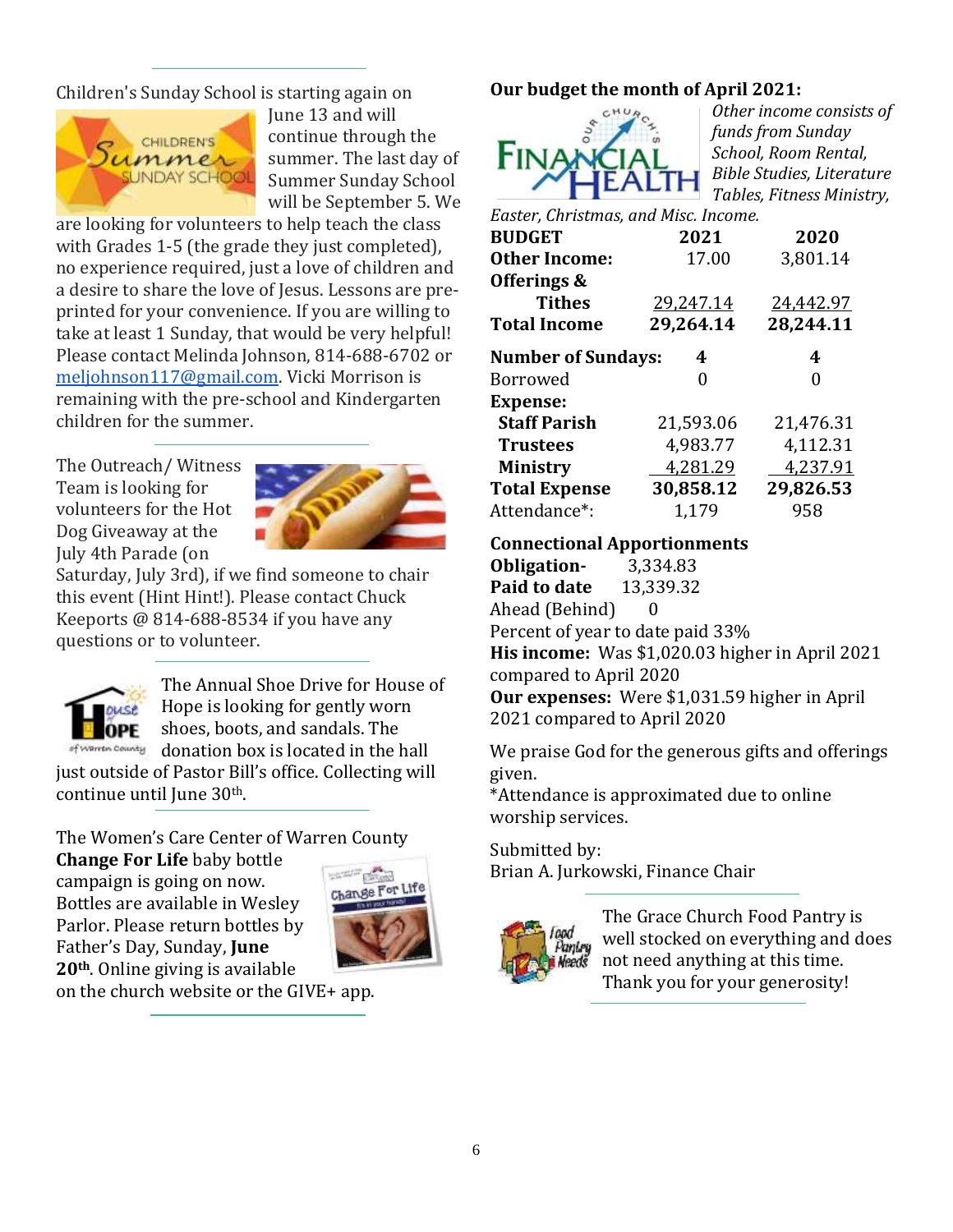Rock Railway VBS: Jesus' power pulls us through

Join us to see what the power of Jesus can do! All children age 5 years through those entering 6th grade. First Lutheran Church (109 W 3rd Ave, Warren, PA 16365) All



events will be held outside! Sunday, July 18, 2021 through Wednesday, July 21, 2021 6:00 p.m. to 8:15 p.m. Parent information packet and registration can be found on the Grace Church website.

We are so thankful for the donations that are

useful for those we serve. Now there's an online way for you to help! By visiting out Amazon wishlist, you can buy items that we need for the food pantry and Covered by



Grace and have them delivered directly to the church. Visit our website

[www.graceumcwarrenpa.com](http://www.graceumcwarrenpa.com/) and locate the Amazon wishlist buttons.

#### **Items for the July Newsletter need to be delivered**



**to Mary in the Church office [\(mary@graceumcwarren.com\)](mailto:mary@graceumcwarren.com) by Wednesday, June 16. Thank you.**



- **June 1 – Kevin Babcock, Shaun Gupta**
- **June 3 – Schuyler Campbell**
- **June 5 – Todd Andersen, Doug Zaffino**
- **June 6 – Carol Ostergard, Allison Sedon,**
- **Katie Keeports June 7 – Stan Pearson, Sydney Brown, Kendra Hadden**

**June 8 – Matt Brooker, Jacob Carroll, Bill Thompson**

- **June 9 – Zane Anderson, Skip Morrison**
- **June 10 – Derek Hahn, Olivia Brocklehurst**
- **June 11 – Landon Shelby, Katie Card, Diane Risher**
- **June 12 – Barb Hallock, Dan Jeffrey**
- **June 13 – William McCollough**

**June 14 – Julie McManigle, Megan Moore**

- **June 15 – Jackie Saber**
- **June 16 – Hailey Peterson**
- **June 17 – Scott Bonnell, John Larson, Jamie Irwin, Jeff Zavinski**
- **June 18 – Koletin Zaffino, Judi Danielson, Laken Carroll**
- **June 19 – Jeremy Steves, Sandy Darr**
- **June 20 – MaryLou Sleeman, Jamie Houghtalen, Tristan Shepherd**
- **June 21 – Lindsey Culbertson, Chris Berdine**

**June 22 – Mike Wilson, Peg Willis, Justin Conarro, Summer Lucks**

- **June 23 – John Huber, Rachel Lynds**
- **June 24 – Mark Lynds, Skylar Zimmer, Adele Armstrong, Preston McMeans**
- **June 25 – Hollie Johnson, Chad Burns, Steve Knapp, Madeline Ei, Zak Buerkle**
- **June 26 – Jill McCollough, Jacob Fry**
- **June 27 – Amy Black, Audrey Mader, Alex Danielson, Serena Haight**
- **June 29 – Laura Phillips**
- **June 30 – Leslie Stewart**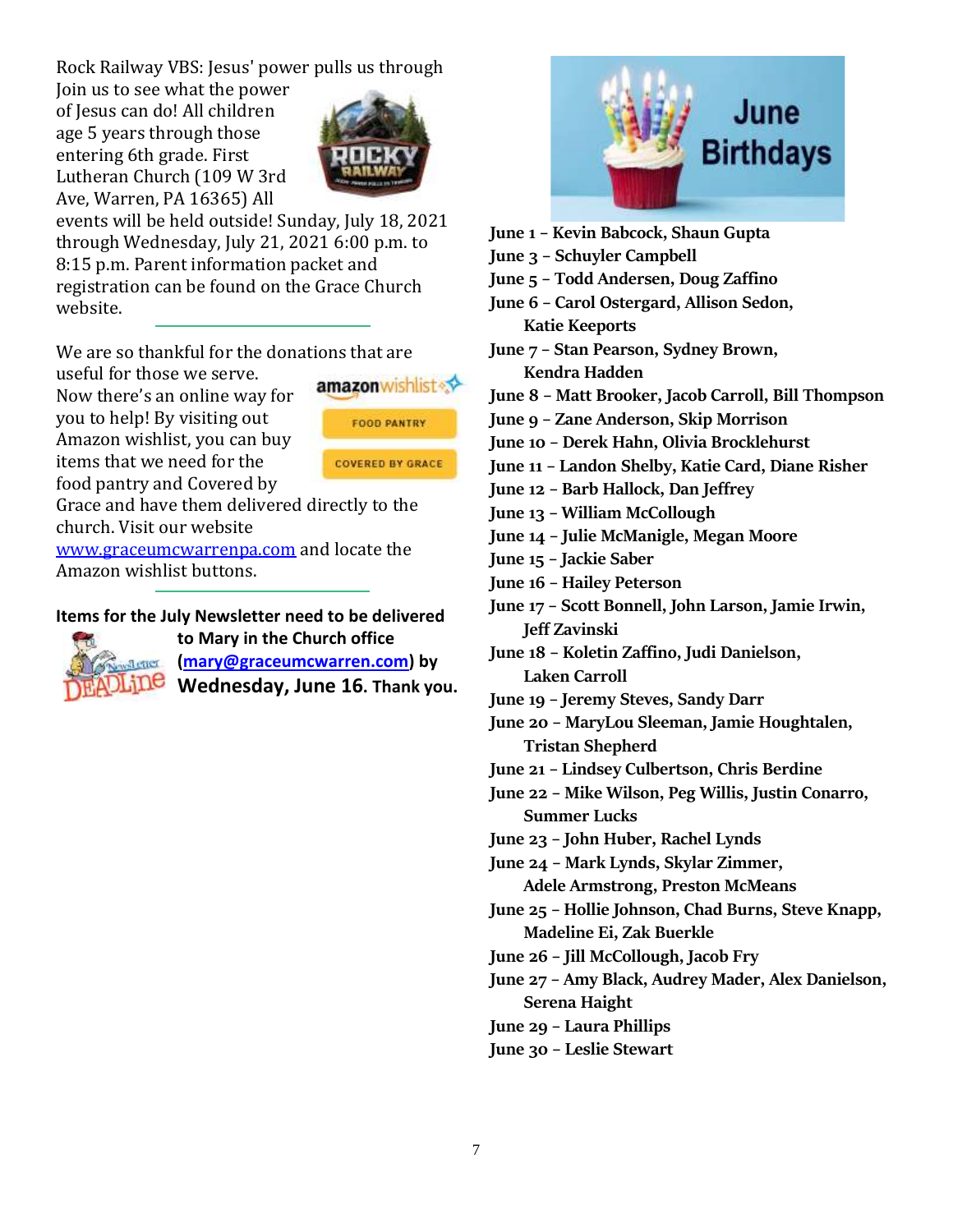

| <b>SUNDAY</b>                                              | <b>MONDAY</b>                                     | <b>TUESDAY</b>                          | <b>WEDNESDAY</b>                                                                              | <b>THURSDAY</b>                                                                                                                                             | <b>FRIDAY</b>                                                                                                                                                                                                | <b>SATURDAY</b> |
|------------------------------------------------------------|---------------------------------------------------|-----------------------------------------|-----------------------------------------------------------------------------------------------|-------------------------------------------------------------------------------------------------------------------------------------------------------------|--------------------------------------------------------------------------------------------------------------------------------------------------------------------------------------------------------------|-----------------|
|                                                            |                                                   | $\mathbf{1}$                            | $\overline{2}$<br>7:00 a Men's Prayer<br><b>Breakfast</b><br>6:30 p $SPRC$<br>6:30 p C.R.E.W. | $\overline{3}$<br>6:00 p Praise Team                                                                                                                        | $\overline{4}$<br>12:00 p Yarn<br>Angels                                                                                                                                                                     | 5               |
| 6<br>8:30/9:30/11:00 a<br>Worship                          | $\overline{7}$                                    | 8<br>6:00 p Property<br><b>Trustees</b> | 9<br>7:00 a Men's Prayer<br><b>Breakfast</b><br>6:30 p C.R.E.W.                               | 10<br>6:00 p Praise Team                                                                                                                                    | 11<br>12:00 p Yarn<br>Angels                                                                                                                                                                                 | 12 <sub>2</sub> |
| 13<br>8:30/9:30/11:00 a<br>Worship<br>9:45 a Sunday School | 14<br>7:00 p Worship<br>Committee                 | 15                                      | 16<br>7:00 a Men's Prayer<br><b>Breakfast</b><br>6:30 p C.R.E.W.                              | 17<br>6:00 p Praise Team                                                                                                                                    | 18<br>12:00 p Yarn<br>Angels                                                                                                                                                                                 | 19              |
| 20<br>8:30/9:30/11:00 a<br>Worship<br>9:45 a Sunday School | 21<br>12:00 p Caregivers'<br><b>Support Group</b> | 22                                      | 23<br>7:00 a Men's Prayer<br><b>Breakfast</b><br>6:30 p C.R.E.W.                              | 24<br>6:00 p Praise Team                                                                                                                                    | 25<br>12:00 p Yarn<br>Angels                                                                                                                                                                                 | 26              |
| 27<br>8:30/9:30/11:00 a<br>Worship<br>9:45 a Sunday School | 28                                                | 29                                      | 30<br>7:00 a Men's Prayer<br><b>Breakfast</b><br>6:30 p C.R.E.W.                              | <b>CARE WITH</b><br><b>GRACE DAYCARE</b><br>is open daily from<br>6:30 am to 6:00<br>pm located on the<br>first floor (nursery)<br>and the second<br>floor. | <b>PROMISE</b><br><b>PRESCHOOL</b><br>is open Monday,<br>Wednesday, and<br>Thursday from<br>$9:00 - 11:30$ am<br>(3-year-olds) and<br>$12:30 - 3:00$ pm<br>(4- year-olds)<br>located on the<br>ground floor. |                 |